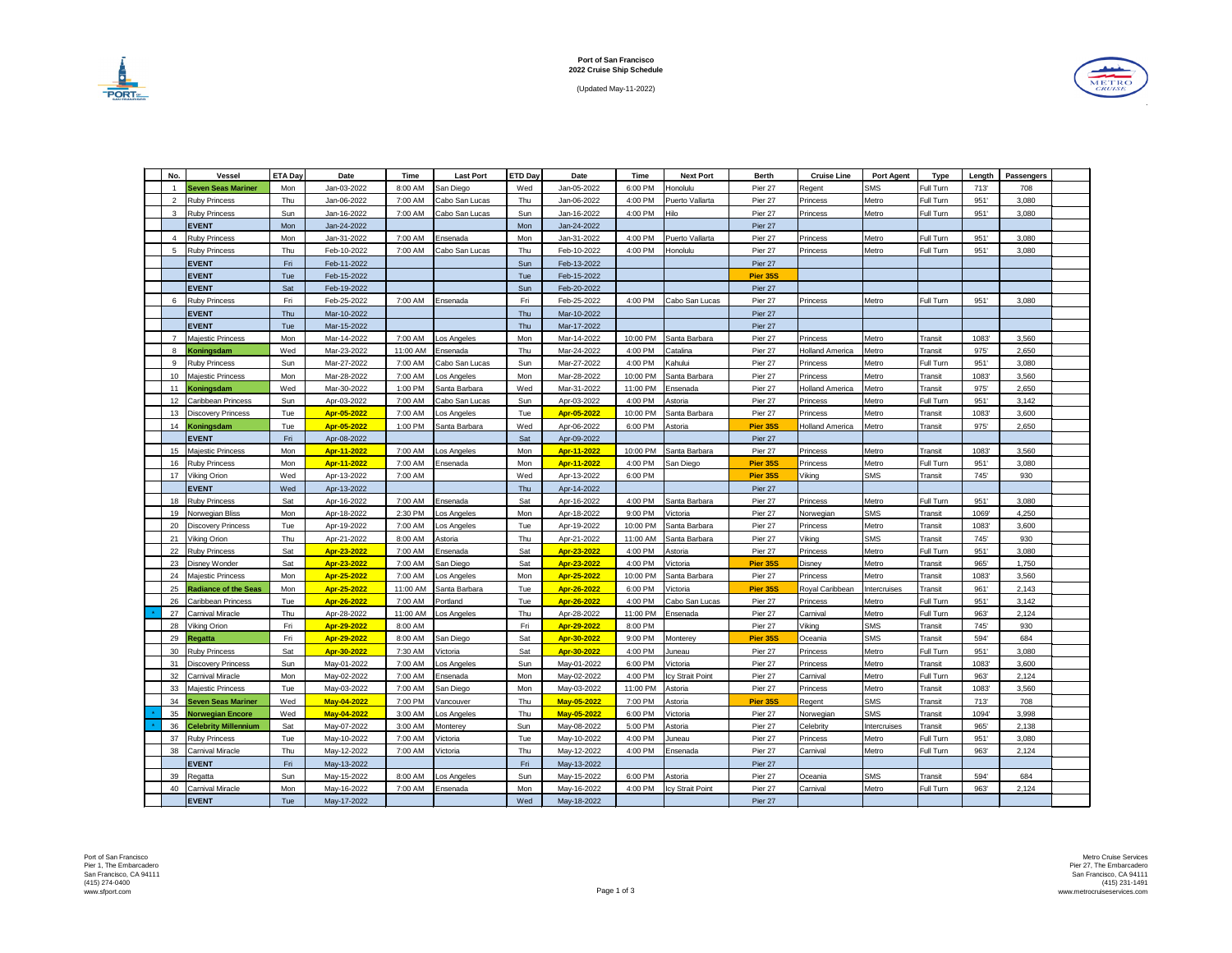(Updated May-11-2022)





| No. | <b>Vessel</b>           | <b>ETA Day</b> | Date        | <b>Time</b> | <b>Last Port</b> | <b>ETD Day</b> | Date        | Time     | <b>Next Port</b>        | <b>Berth</b>      | <b>Cruise Line</b> | <b>Port Agent</b> | <b>Type</b>      | Length | <b>Passengers</b> |  |
|-----|-------------------------|----------------|-------------|-------------|------------------|----------------|-------------|----------|-------------------------|-------------------|--------------------|-------------------|------------------|--------|-------------------|--|
| 41  | <b>Ruby Princess</b>    | Fri            | May-20-2022 | 7:00 AM     | Victoria         | Fri            | May-20-2022 | 4:00 PM  | <b>Icy Strait Point</b> | Pier 27           | <b>Princess</b>    | Metro             | Full Turn        | 951'   | 3,080             |  |
|     | 42 Seabourn Odyssey     | Sat            | May-21-2022 | 1:00 PM     | Santa Barbara    | Sun            | May-22-2022 | 5:00 PM  | Seattle                 | Pier 27           | Seabourn           | Metro             | Transit          | 650'   | 450               |  |
|     | <b>EVENT</b>            | Mon            | May-23-2022 |             |                  | Fri            | May-27-2022 |          |                         | <b>Pier 35S</b>   |                    |                   |                  |        |                   |  |
| 43  | <b>Carnival Miracle</b> | Thu            | May-26-2022 | 7:00 AM     | Victoria         | Thu            | May-26-2022 | 4:00 PM  | Catalina                | Pier 27           | Carnival           | Metro             | Full Turn        | 963'   | 2,124             |  |
|     | <b>EVENT</b>            | Fri            | May-27-2022 |             |                  | Sun            | May-29-2022 |          |                         | Pier 27           |                    |                   |                  |        |                   |  |
| 44  | <b>Ruby Princess</b>    | Mon            | May-30-2022 | 7:00 AM     | Victoria         | Mon            | May-30-2022 | 4:00 PM  | Juneau                  | Pier 27           | Princess           | Metro             | Full Turn        | 951'   | 3,080             |  |
| 45  | <b>Carnival Miracle</b> | Tue            | May-31-2022 | 7:00 AM     | Victoria         | Tue            | May-31-2022 | 4:00 PM  | Sitka                   | Pier 27           | Carnival           | Metro             | Full Turn        | 963'   | 2,124             |  |
| 46  | Queen Elizabeth         | Wed            | Jun-01-2022 | 7:00 AM     | Los Angeles      | Wed            | Jun-01-2022 | 10:00 PM | Vancouver               | Pier 27           | <b>Carnival UK</b> | Inchcape          | Transit          | 965'   | 2,547             |  |
| 47  | <b>Ruby Princess</b>    | Thu            | Jun-09-2022 | 7:00 AM     | Victoria         | Thu            | Jun-09-2022 | 4:00 PM  | Juneau                  | Pier 27           | Princess           | Metro             | Full Turn        | 951'   | 3,080             |  |
| 48  | <b>Carnival Miracle</b> | Fri            | Jun-10-2022 | 7:00 AM     | Victoria         | Fri            | Jun-10-2022 | 4:00 PM  | Sitka                   | Pier 27           | Carnival           | Metro             | Full Turn        | 963'   | 2,124             |  |
|     | <b>EVENT</b>            | Sat            | Jun-11-2022 |             |                  | Sat            | Jun-11-2022 |          |                         | Pier 27           |                    |                   |                  |        |                   |  |
|     | <b>EVENT</b>            | Mon            | Jun 13-2022 |             |                  | Wed            | Jun-15-2022 |          |                         | Pier 27           |                    |                   |                  |        |                   |  |
| 49  | <b>Ruby Princess</b>    | Sun            | Jun-19-2022 | 7:00 AM     | Victoria         | Sun            | Jun-19-2022 | 4:00 PM  | Ketchikan               | Pier 27           | Princess           | Metro             | Full Turn        | 951'   | 3,080             |  |
| 50  | <b>Carnival Miracle</b> | Mon            | Jun-20-2022 | 7:00 AM     | Victoria         | Mon            | Jun-20-2022 | 4:00 PM  | Juneau                  | Pier 27           | Carnival           | Metro             | Full Turn        | 963'   | 2,124             |  |
| 51  | <b>Ruby Princess</b>    | Wed            | Jun-29-2022 | 7:00 AM     | Victoria         | Wed            | Jun-29-2022 | 4:00 PM  | Icy Strait Point        | Pier 27           | Princess           | Metro             | Full Turn        | 951'   | 3,080             |  |
| 52  | <b>Carnival Miracle</b> | Thu            | Jun-30-2022 | 7:00 AM     | Victoria         | Thu            | Jun-30-2022 | 4:00 PM  | San Diego               | Pier 27           | Carnival           | Metro             | Full Turn        | 963'   | 2,124             |  |
| 53  | <b>Carnival Miracle</b> | Tue            | Jul-05-2022 | 7:00 AM     | Ensenada         | Tue            | Jul-05-2022 | 4:00 PM  | Juneau                  | Pier 27           | Carnival           | Metro             | Full Turn        | 963'   | 2,124             |  |
| 54  | <b>Ruby Princess</b>    | Sat            | Jul-09-2022 | 7:00 AM     | Victoria         | Sat            | Jul-09-2022 | 4:00 PM  | Ketchikan               | Pier 27           | Princess           | Metro             | <b>Full Turn</b> | 951'   | 3,080             |  |
| 55  | <b>Carnival Miracle</b> | Fri            | Jul-15-2022 | 7:00 AM     | Victoria         | Fri            | Jul-15-2022 | 4:00 PM  | Icy Strait Point        | Pier 27           | Carnival           | Metro             | Full Turn        | 963'   | 2,124             |  |
| 56  | <b>Ruby Princess</b>    | Tue            | Jul-19-2022 | 7:00 AM     | Victoria         | Tue            | Jul-19-2022 | 4:00 PM  | Icy Strait Point        | Pier 27           | Princess           | Metro             | Full Turn        | 951'   | 3,080             |  |
|     | <b>EVENT</b>            | Wed            | Jul-20-2022 |             |                  | Fri            | Jul-22-2022 |          |                         | Pier 27           |                    |                   |                  |        |                   |  |
|     | Queen Elizabeth         | Sun            |             | 6:00 AM     |                  | Sun            |             | 8:30 PM  |                         |                   | <b>Carnival UK</b> |                   |                  | 965'   | 2,092             |  |
|     |                         |                | Jul-24-2022 |             | Vancouver        |                | Jul-24-2020 |          | Los Angeles             | Pier 27           |                    | Inchcape          | Transit          |        |                   |  |
| 58  | Carnival Miracle        | Mon            | Jul-25-2022 | 7:00 AM     | Victoria         | Mon            | Jul-25-2022 | 4:00 PM  | <b>Icy Strait Point</b> | Pier 27           | Carnival           | Metro             | <b>Full Turn</b> | 963'   | 2,124             |  |
| 59  | <b>Ruby Princess</b>    | Fri            | Jul-29-2022 | 7:00 AM     | Victoria         | Fri            | Jul-29-2022 | 4:00 PM  | Ketchikan               | Pier 27           | Princess           | Metro             | Full Turn        | 951    | 3,080             |  |
| 60  | <b>Carnival Miracle</b> | Thu            | Aug-04-2022 | 7:00 AM     | Victoria         | Thu            | Aug-04-2022 | 4:00 PM  | Ensenada                | Pier 27           | Carnival           | Metro             | Full Turn        | 963'   | 2,124             |  |
|     | 61 Ruby Princess        | Mon            | Aug-08-2022 | 7:00 AM     | Victoria         | Mon            | Aug-08-2022 | 4:00 PM  | Juneau                  | Pier 27           | Princess           | Metro             | Full Turn        | 951'   | 3,080             |  |
| 62  | <b>Carnival Miracle</b> | Mon            | Aug-08-2022 | 7:00 AM     | Ensenada         | Mon            | Aug-08-2022 | 4:00 PM  | Juneau                  | <b>Pier 35S</b>   | Carnival           | Metro             | Full Turn        | 963'   | 2,124             |  |
|     | 63 Ruby Princess        | Thu            | Aug-18-2022 | 7:00 AM     | Victoria         | Thu            | Aug-18-2022 | 4:00 PM  | Juneau                  | Pier 27           | Princess           | Metro             | Full Turn        | 951'   | 3,080             |  |
| 64  | Carnival Miracle        | Thu            | Aug-18-2022 | 7:00 AM     | Victoria         | Thu            | Aug-18-2022 | 4:00 PM  | Ensenada                | <b>Pier 35S</b>   | Carnival           | Metro             | Full Turn        | 963'   | 2,124             |  |
|     | <b>EVENT</b>            | Sat            | Aug-20-2022 |             |                  | Sun            | Aug-21-2022 |          |                         | Pier 27           |                    |                   |                  |        |                   |  |
| 65  | Carnival Miracle        | Mon            | Aug-22-2022 | 7:00 AM     | Ensenada         | Mon            | Aug-22-2022 | 4:00 PM  | Icy Strait Point        | Pier 27           | Carnival           | Metro             | Full Turn        | 963'   | 2,124             |  |
|     | 66 Ruby Princess        | Sun            | Aug-28-2022 | 7:00 AM     | Victoria         | Sun            | Aug-28-2022 | 4:00 PM  | Sitka                   | Pier 27           | Princess           | Metro             | Full Turn        | 951'   | 3,080             |  |
| 67  | <b>Carnival Miracle</b> | Thu            | Sep-01-2022 | 7:00 AM     | Victoria         | Thu            | Sep-01-2022 | 4:00 PM  | Ensenada                | Pier 27           | Carnival           | Metro             | Full Turn        | 963'   | 2,124             |  |
| 68  | Diamond Princess        | Sat            | Sep-03-2022 | 7:00 AM     | San Diego        | Sat            | Sep-03-2022 | 10:00 PM | Ensenada                | Pier 27           | Princess           | Metro             | Transit          | 952'   | 2,670             |  |
| 69  | <b>Carnival Miracle</b> | Mon            | Sep-05-2022 | 7:00 AM     | Ensenada         | Mon            | Sep-05-2022 | 4:00 PM  | Juneau                  | Pier 27           | Carnival           | Metro             | Full Turn        | 963'   | 2,124             |  |
|     | 70 Ruby Princess        | Wed            | Sep-07-2022 | 7:00 AM     | Victoria         | Wed            | Sep-07-2022 | 4:00 PM  | Icy Strait Point        | Pier 27           | Princess           | Metro             | Full Turn        | 951'   | 3,080             |  |
|     | <b>EVENT</b>            | Fri            | Sep-09-2022 |             |                  | Sat            | Sep-10-2022 |          |                         | Pier 27           |                    |                   |                  |        |                   |  |
| 71  | Regatta                 | Mon            | Sep-12-2022 | 8:00 AM     | Ensenada         | Tue            | Sep-13-2022 | 5:00 PM  | Santa Barbara           | Pier 27           | Oceania            | <b>SMS</b>        | Transit          | 594'   | 684               |  |
| 72  | <b>Carnival Miracle</b> | Thu            | Sep-15-2022 | 7:00 AM     | Victoria         | Thu            | Sep-15-2022 | 4:00 PM  | Nawiliwilli, HI         | Pier 27           | Carnival           | Metro             | Disembark        | 963'   | 2,124             |  |
|     | 73   Ruby Princess      | Sat            | Sep-17-2022 | 7:00 AM     | Victoria         | Sat            | Sep-17-2022 | 4:00 PM  | Astoria                 | Pier 27           | Princess           | Metro             | Full Turn        | 951'   | 3,080             |  |
| 74  | Celebrity Solstice      | Tue            | Sep-20-2022 | 8:00 AM     |                  | Tue            | Sep-20-2022 | 5:00 PM  |                         | Pier 27           | Celebrity          | Intercruises      | Transit          | 965'   | 2,138             |  |
| 75  | <b>Regatta</b>          | Wed            | Sep-21-2022 | 8:00 AM     | Ensenada         | Thu            | Sep-22-2022 | 9:00 PM  |                         | <b>Pier 30-32</b> | Oceania            | <b>SMS</b>        | Transit          | 594'   | 684               |  |
| 76  | Diamond Princess        | Thu            | Sep-22-2022 | 7:00 AM     | Santa Barbara    | Thu            | Sep-22-2022 | 10:00 PM | Ensenada                | <b>Pier 35S</b>   | <b>Princess</b>    | Metro             | Transit          | 952'   | 2,670             |  |
|     | <b>EVENT</b>            | Wed            | Sep-21-2022 |             |                  | Thu            | Sep-22-2022 |          |                         | Pier 27           |                    |                   |                  |        |                   |  |
| 77  | <b>Ruby Princess</b>    | Sat            | Sep-24-2022 | 7:00 AM     | Victoria         | Sat            | Sep-24-2022 | 4:00 PM  | Astoria                 | Pier 27           | Princess           | Metro             | Full Turn        | 951'   | 3,080             |  |
|     | 78 Scenic Eclipse       | Sun            | Sep-25-2022 | 9:00 AM     | Eureka           | Mon            | Sep-26-2022 | 11:00 PM | Monterey                | <b>Pier 30-32</b> | Scenic             | Intercruises      | Transit          | 545'   | 228               |  |
| 79  | <b>Crown Princess</b>   | Sun            | Sep-25-2022 | 7:00 AM     | Vancouver        | Sun            | Sep-25-2022 | 10:00 PM | San Diego               | Pier 27           | Princess           | Metro             | Transit          | 951'   | 3,080             |  |
| 80  | Diamond Princess        | Tue            | Sep-27-2022 | 7:00 AM     | San Diego        | Tue            | Sep-27-2022 | 10:00 PM | Catalina                | <b>Pier 35S</b>   | Princess           | Metro             | Transit          | 952'   | 2,670             |  |
| 81  | <b>Royal Princess</b>   | Tue            | Sep-27-2022 | 7:00 AM     | Vancouver        | Tue            | Sep-27-2022 | 4:00 PM  | Puerto Vallarta         | Pier 27           | <b>Princess</b>    | Metro             | Full Turn        | 1,083' | 3,600             |  |
|     | 82   Discovery Princess | Wed            | Sep-28-2022 | 7:00 AM     | Vancouver        | Wed            | Sep-28-2022 | 10:00 PM | Santa Barbara           | Pier 27           | <b>Princess</b>    | Metro             | Transit          | 1083'  | 3,600             |  |

Port of San Francisco Pier 1, The Embarcadero San Francisco, CA 94111 (415) 274-0400 www.sfport.com Page 2 of 3